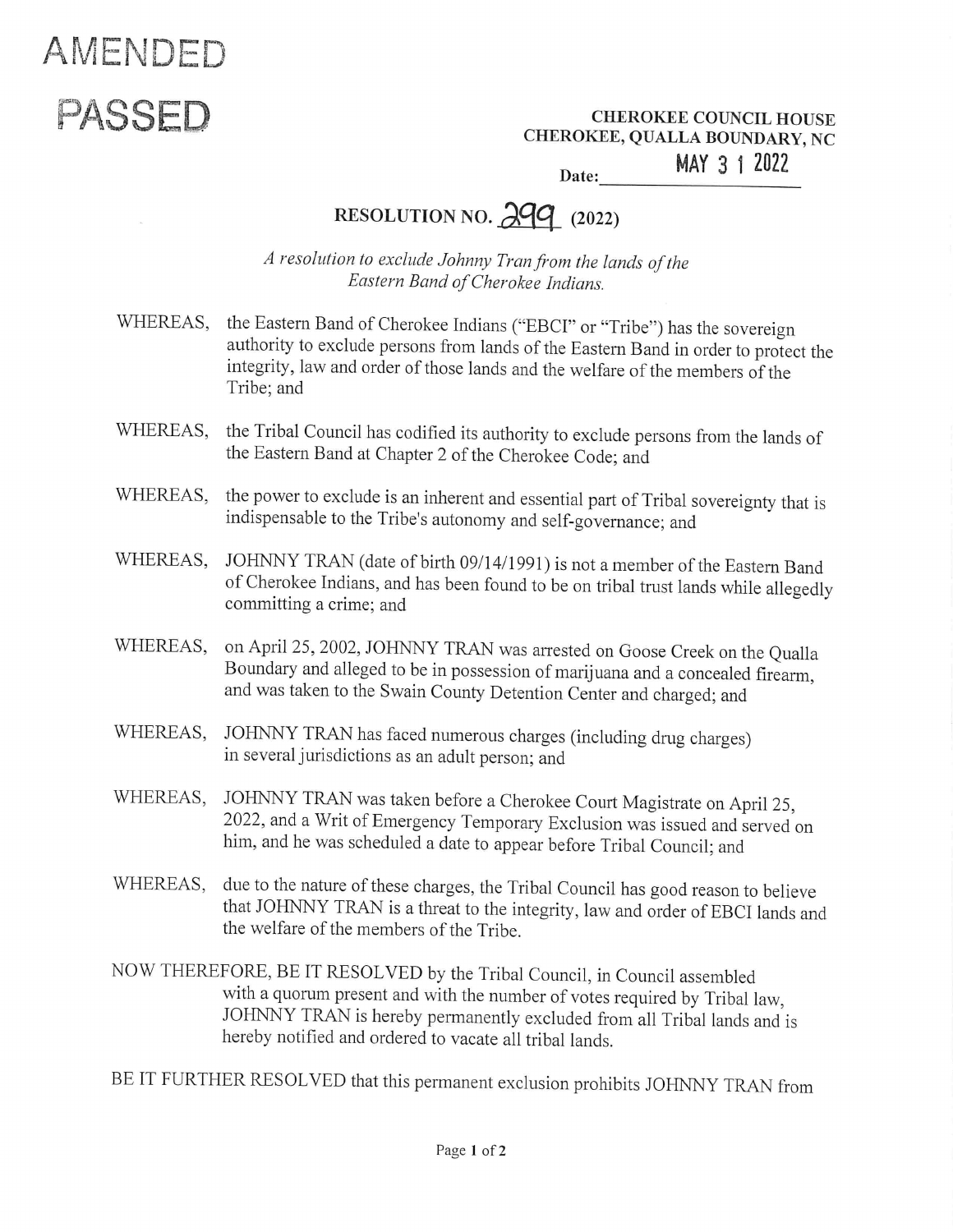entering on or being present on Tribal lands for any purpose except as required by Tribal Council or Tribal Court.

- BEIT FURTHER RESOLVED that if JOHNNY TRAN is found improperly on Tribal lands at any time after the effective date of this resolution he shall be treated as a trespasser and appropriate legal action shall be taken against him.
- BE IT FINALLY RESOLVED that all resolutions inconsistent with this resolution are rescinded, and that this resolution shall become effective when ratified by the Principal Chief.

Submitted by the Chief of Police of the Cherokee Indian Police Department pursuant to Cherokee Code Chapter 2.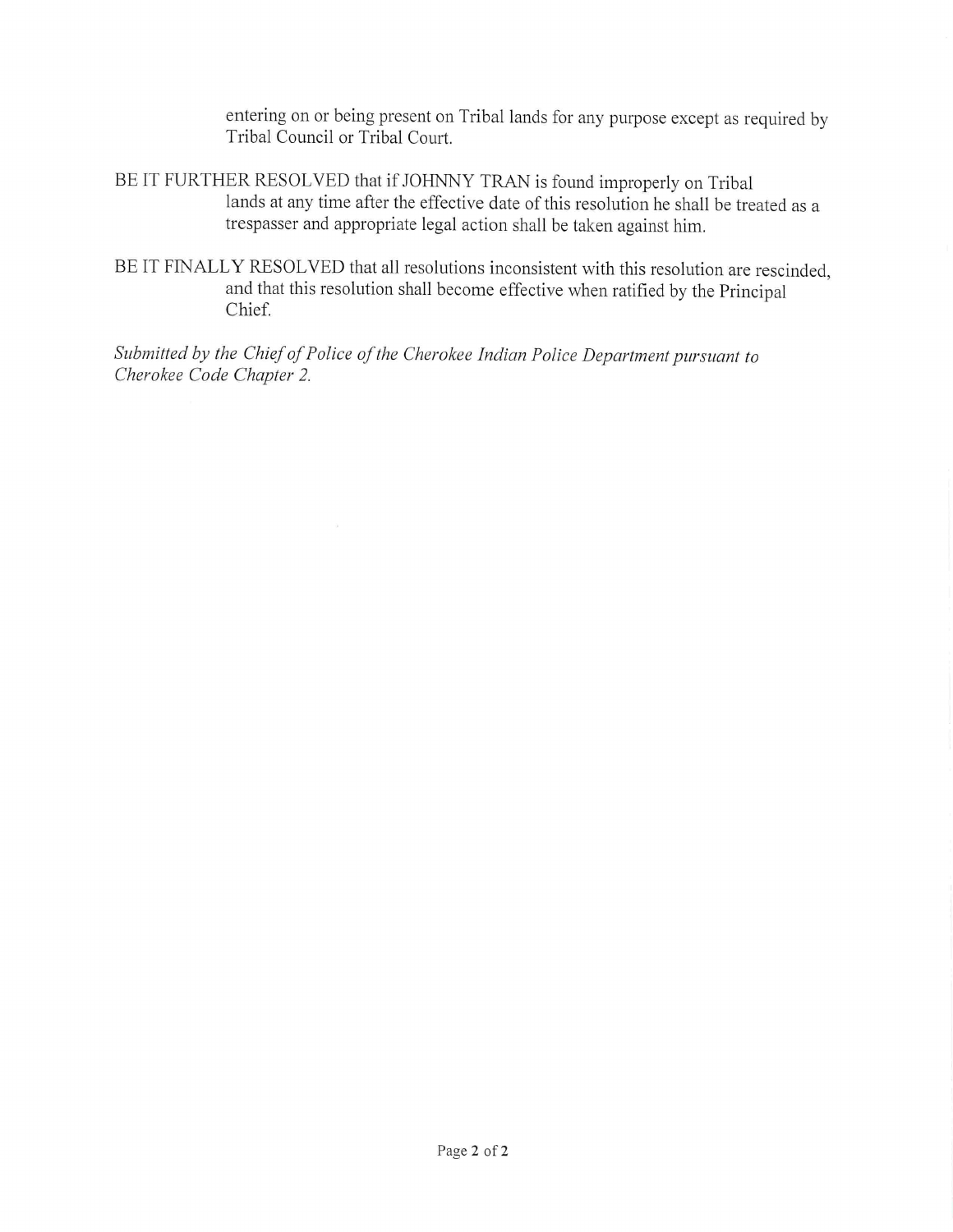

CHEROKEE COUNCIL HOUSE CHEROKEE, NORTH CAROLINA May 31, 2022

## AMENDMENT Resolution/ORDINANCE NO. 299 (2022) :

e Amend "April 25, 2002" to "April 25, 2022"